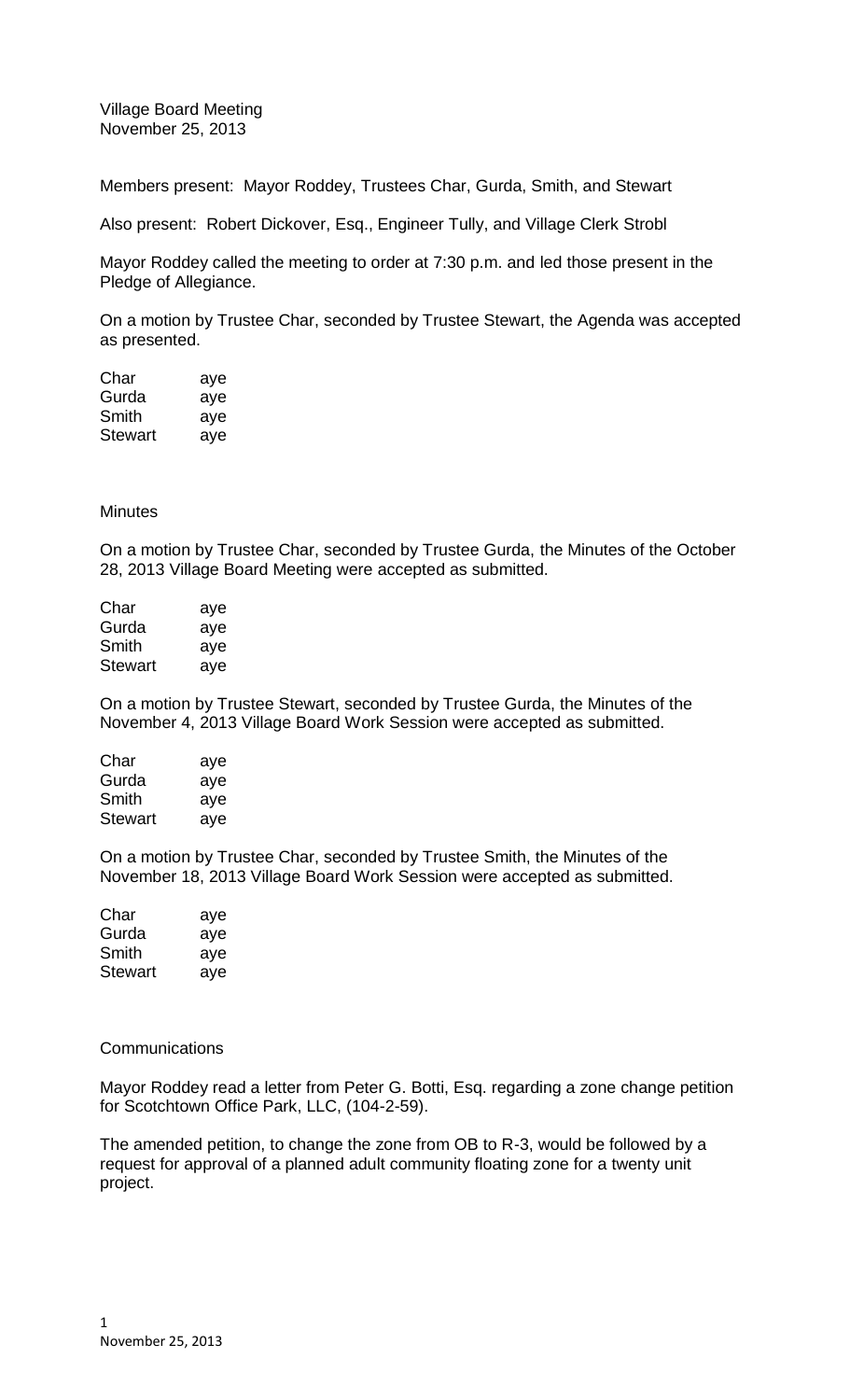On a motion by Trustee Char, seconded by Trustee Smith, the Village Board voted to refer the updated request to the Village Planning Board, and the Orange County Planning Department for comment.

| Char    | aye |
|---------|-----|
| Gurda   | aye |
| Smith   | aye |
| Stewart | aye |

Items of Business

On a motion by Trustee Smith, seconded by Trustee Gurda, bills as examined by members of the Board were approved in accordance with Abstract 2013/2014 number 9, check numbers 6253 through 6303, for a total of \$193,975.96.

| Char    | aye |
|---------|-----|
| Gurda   | aye |
| Smith   | aye |
| Stewart | aye |

#### EXTRACT OF MINUTES

Meeting of the Village Board of the Village of Goshen in the County of Orange, New York,

November 25, 2013.

A regular meeting of the Village Board of the Village of Goshen, in the County of Orange, New

York, was held in the Village Hall on November 25, 2013.

There were present:

Honorable Kyle Roddey, Mayor

| Trustees: | Edward Char             |
|-----------|-------------------------|
|           | Christopher E. Gurda    |
|           | Peter Smith             |
|           | H. Malcolm Stewart, III |
|           |                         |

There were absent:

There were present: Margaret Strobl, Village Clerk and

Robert J. Dickover

Trustee Char offered the following resolution and moved its adoption;

Trustee Smith seconded its adoption. It was duly put to a vote on roll call which

resulted as follows:

|                         | Ave | N٥ |
|-------------------------|-----|----|
| Edward Char             | x   |    |
| Christopher E. Gurda    | x   |    |
| Peter Smith             | x   |    |
| H. Malcolm Stewart, III |     |    |

The resolution, having received at least two-thirds vote of the members of the Village Board, was declared by the Mayor to be adopted.

BOND RESOLUTION OF THE VILLAGE OF GOSHEN, ADOPTED NOVEMBER 25, 2013 AUTHORIZING THE PAYMENT OF A SETTLED CLAIM, STATING THAT THE ESTIMATED MAXIMUM COST THEREOF IS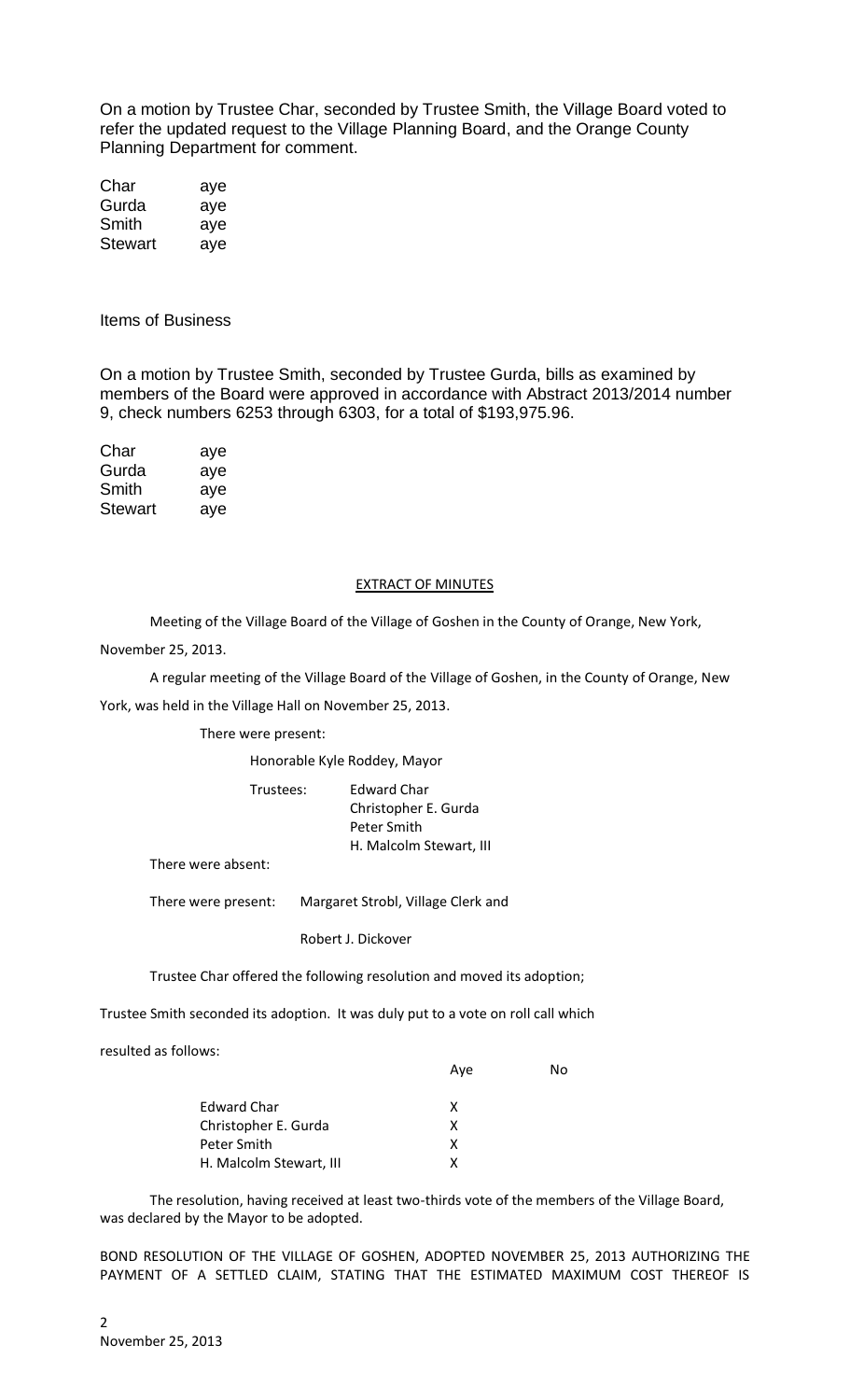\$160,000.00, APPROPRIATING SAID AMOUNT THEREFOR, AND AUTHORIZING THE ISSUANCE OF \$160,000.00 SERIAL BONDS TO FINANCE SAID APPROPRIATION

WHEREAS, all conditions precedent to the financing of the payment of a settled claim hereinafter described, having been satisfied and

WHEREAS, it is now desired to authorize the financing of the payment of said settled claim;

## NOW THEREFORE,

BE IT RESOLVED BY THE VILLAGE BOARD OF THE VILLAGE OF GOSHEN IN THE COUNTY OF ORANGE, NEW YORK, (by the favorable vote of not less than two-thirds of all the members of said Board) AS FOLLOWS:

Section 1. The Village is hereby authorized to borrow as hereinafter provided for the purpose of paying a settled claim in the matter of *Dicembri v. the Village of Goshen, et.al.* The estimated maximum cost of the borrowing to pay said settled claim is \$160,000.00 and the said amount is hereby appropriated therefore. The plan of financing is the issuance of \$160,000.00 serial bonds to finance said appropriation and the levy of a tax on all taxable real property within the Village to pay the principal of said bonds and interest thereon as the same shall become due and payable.

Section 2. Serial bonds in the principal amount of \$160,000.00 are hereby authorized to be issued pursuant to the Local Finance Law, constituting Chapter 33-a of the Consolidated Laws of the State of New York (herein called "Law"), to finance said appropriation.

Section 3. The following additional matters are hereby determined and stated:

a) The period of probable usefulness applicable to the purpose for which said serial bonds herein authorized are to be issued, within the limitations of Section 11.00(a)(33) (a)(2) of the Law, is five (5) years.

b) The proposed maturity of the bonds authorized by this resolution will not exceed five (5) years.

c) The proceeds of the bonds herein authorized and any bond anticipation notes issued in anticipation of said bonds may be applied to reimburse the Village for expenditures made after the effective date of this resolution for the purpose of which said bonds are authorized. The foregoing statement of intent with respect to reimbursement is made in conformity with Treasury Regulation Section 1.150-2 of the United States Treasury Department.

Section 4. The bonds authorized by this resolution and any bond anticipation notes in anticipation of the sale of said bonds, shall contain the recital of validity prescribed by Sec. 52.00 of the Law and said bonds and any notes issued in anticipation of such bonds, shall be general obligations of the Village, payable as to both principal and interest by a general tax upon all the taxable real property within the Village without limitation of rate or amount. The faith and credit of the Village are hereby irrevocably pledged to the punctual payment of the principal of the interest of said bonds and any notes issued in anticipation of said bonds, and provisions shall be made annually in the budget of the Village by appropriation for (a) the amortization and redemption of the bonds and notes to mature in each year and (b) the payment of interest to be due and payable in each year.

Section 5. Subject to the provisions of this resolution and of the Law and pursuant to the provisions of Sec. 21.00 relative to the authorization of the issuance of bonds with substantially level or declining annual debt service, and of Sec. 30.00 relative to the authorization of the issuance of bond anticipation notes and of Sec. 50.00 and Sec. 56.00 to 60.00 and 168.00 of the Law, the powers and duties of the Village Board relative to authorizing bond anticipation notes and prescribing the terms, from and contents as to the sale and issuance of the bonds herein authorized and of any bond anticipation notes issued in anticipation of said bonds, and the renewals of said bond anticipation notes, and relative to providing for substantially level or declining annual debt service, are hereby delegated to the Mayor, the chief fiscal officer of the Village.

Section 6. The validity of the bonds authorized by this resolution and of any notes issued in anticipation of said bonds, may be contested only if: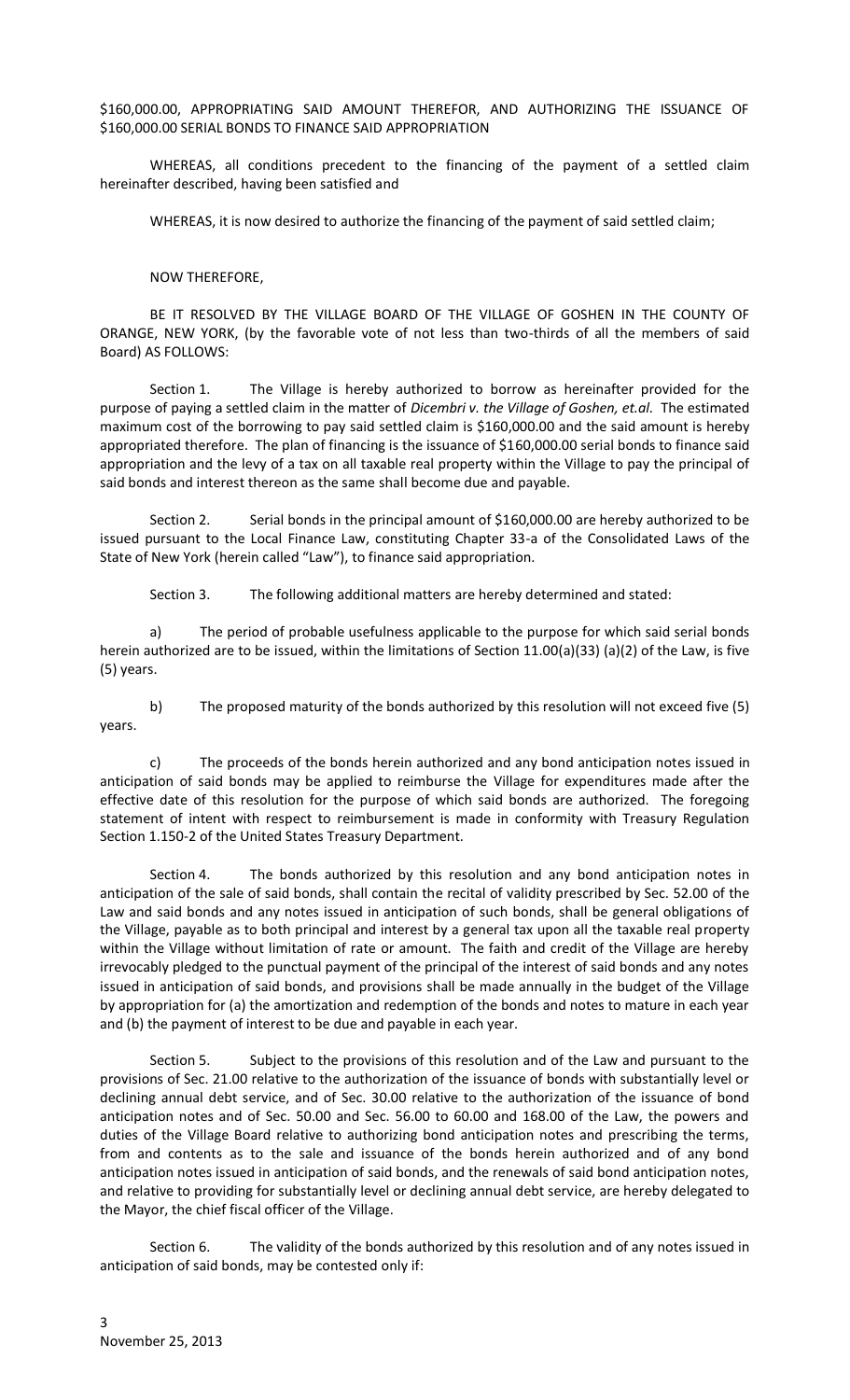- (a) such obligations are authorized for an object or purpose of which the Village is not authorized to expend money, or
- (b) the provisions of the law which should be complied with at the date of the publication of such resolution are not substantially complied with,

and an action, suit or proceeding contesting such validity is commenced within twenty days after the date of such publication or

(c) such obligations are authorized in violation of the provisions of the constitution.

Section 7. This resolution shall take effect immediately.

Section 8. The object or purpose described in Section 1 hereof has been determined to be and Unlisted Action pursuant to the regulations of the New York State Department of Environmental Conservation promulgated pursuant to the State Environmental Quality Review Act, with respect to which said Village Board has made a "Negative Declaration."

Trustee Char offered the following resolution and moved its adoption:

RESOLVED BY THE VILLAGE BOARD OF THE VILLAGE OF GOSHEN IN THE

COUNTY OF ORANGE, NEW YORK AS FOLLOWS:

Section 1. The Village Clerk is hereby authorized and directed to publish the

forgoing bond resolution, in summary, in THE GOSHEN INDEPENDENT, a newspaper

published in Goshen, New York, the official newspaper of said Village and having a general

circulation therein, together with Notice attached in substantially the form as prescribed by

Sec.81.00 of the Local Finance Law of the State of New York.

Section 2. This resolution shall take effect immediately.

\* \* \* \* \* \* \* \*

The adoption of the foregoing resolution was seconded by Trustee Stewart and duly

put to a vote on roll call, which resulted as follows:

AYES: [4] NOES: [0]

This resolution was declared unanimously adopted.

On a motion by Trustee Gurda, seconded by Trustee Smith, Thomas Lane, Manuel Orellana, Manuel A. Orellana, and Brian Ritchings are hereby authorized to attend the Chemical Addition for W/WW Treatment training session at the Orange County Fire Training Center in New Hampton on December 11, 2013. The total cost of this seminar is \$68.00 and the NYS DEC/NYS DOH are expected to grant 6 contact hours toward license recertification.

| Char    | aye |
|---------|-----|
| Gurda   | aye |
| Smith   | aye |
| Stewart | aye |